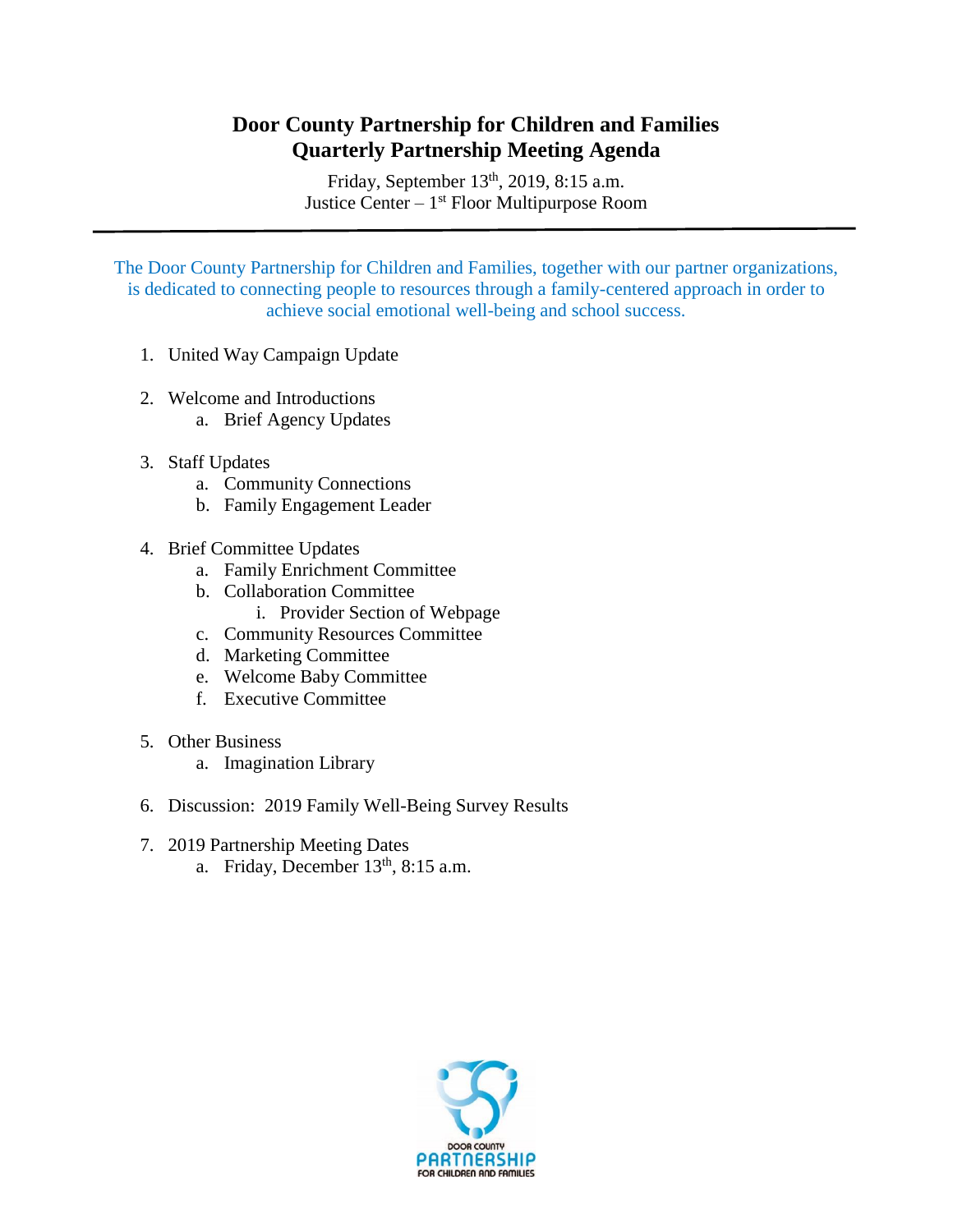## **Door County Partnership for Children and Families (DCPCF) Meeting Minutes Friday, September 13, 2019 Justice Center – Multipurpose Room**

*The Door County Partnership for Children and Families, together with our partner organizations, is dedicated to connecting people to resources through a family-centered approach in order to achieve social emotional well-being and school success.*

In Attendance: Candis Dart (Door County Partnership for Children and Families), Rebecca Nicholson (Door County Partnership for Children and Families), Chad Welch (Door County Partnership for Children and Families), Mary Ellen Smith (Public Health), Dori Goddard (Door County Department of Health and Human Services), Nikki Voight (Door-Tran), Angela Steuck (Family Services), Kris Miller (Lakeshore CAP – Cradle to Career), Karlee Bertrand (Door County Department of Health and Human Services), Katie Van Laanen (Public Health), Jamie Craig (Sexual Assault Center), Kathy Schultz (Door County Department of Health and Human Services), Beth Lokken (Library), Lori Kemmler (Ridges Sanctuary), Tenley Koehler (UWEX), Dawn Vandevoort (UWEX), Helen Bacon (County Supervisor, City Alderperson),

- 1. United Way Campaign Update
	- a. Amy Kohnle provided everyone with a campaign up date for United Way of Door County. Amy also shared information on 211 and the Family Wize prescription discount card.
		- Family Wize you can use the lookup tool on the website
		- 211 especially good for those looking for resources outside of Door County
	- b. The Door County Partnership for Children and Families (DCPCF) is a program of United Way of Door County. We do receive a portion of our funding through their Community Impact grant process, which we must apply for every year.
	- c. Please contact Amy with any questions.
- 2. Welcome and Introductions
	- a. Agency Updates This was an opportunity for everyone to share upcoming events or exciting news that they may have. For future meetings, please feel free to bring any flyers you may have and updates you want to share.
		- Tenley shared that her last day with Extension will be September 23rd.
		- Dori shared that Ann Miller will be rejoining Human Services as the psychiatrist in January 2020. She also shared that Human Services just received a grant that will allow the Youth Connections Center to move to full time hours.
		- Most organizations reported that they had no updates, but were staying very busy.
	- b. Please continue to watch for the DCPCF Newsletters. A lot of important information is shared through this newsletter. If you do not receive the newsletter or if you have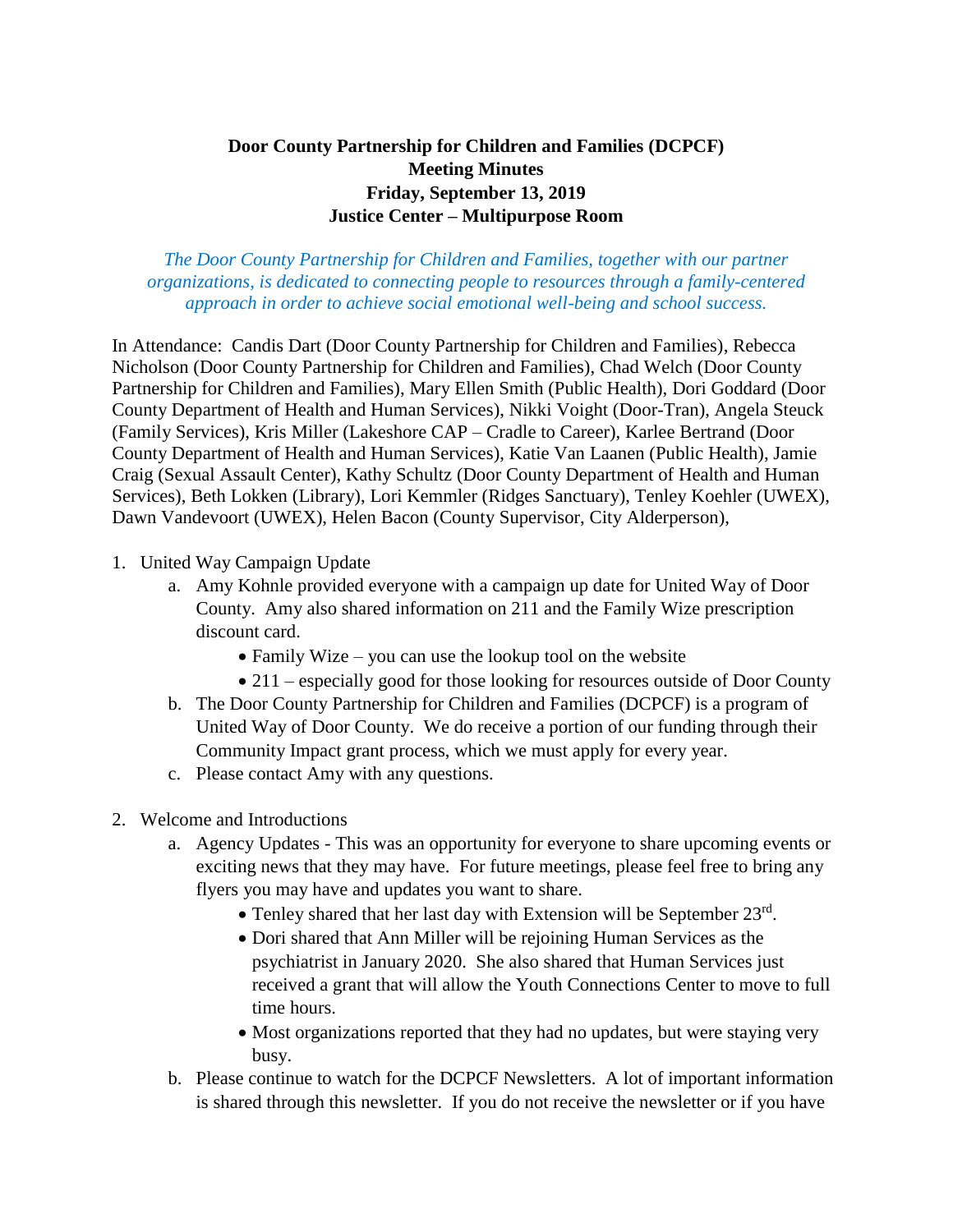any information that you would like shared, please email Candis at [doorcountypartnership4children@gmail.com.](mailto:doorcountypartnership4children@gmail.com)

- 3. Staff Updates
	- a. Community Connections
		- Rebecca provided an update on the Community Connections program [\(https://doorcountyparents.com/community-connections/\)](https://doorcountyparents.com/community-connections/).
		- Many of the families that she has worked with are needing assistance with basic needs.
		- She has helped families connect with other programs and resources and can provide peer support for parents.
		- Rebecca also puts together a monthly newsletter that goes out to parents with information on resources and upcoming events.
	- b. Family Engagement Leader
		- There are several events and programs coming up that Chad has been working on. Many of these are collaborative events with other organizations.
		- Parent Café Thursday, October  $17<sup>th</sup>$  at Hope Church [\(https://doorcountyparents.com/event/sturgeon-bay-parent-cafe-2/\)](https://doorcountyparents.com/event/sturgeon-bay-parent-cafe-2/).
		- WOW Cafés for Youth will be partnering with Hope Church's Youth Group to host these Café opportunities for High School Students. At this time, these are a trail program and are not open to the public.
		- Parent/Student Community Conversations on Bullying a partnership with Jak's Place, Civility Project, and Counseling Associates. These will be held on October 28<sup>th</sup> and November 18<sup>th</sup> [\(https://doorcountyparents.com/event/sturgeon-bay-conversation-about-](https://doorcountyparents.com/event/sturgeon-bay-conversation-about-bullying/2019-10-28/)

[bullying/2019-10-28/\)](https://doorcountyparents.com/event/sturgeon-bay-conversation-about-bullying/2019-10-28/)

• Chad has also been working with other organizations to work on planning additional programming.

## 4. Committee Reports:

- a. Family Enrichment Committee
	- Parent Cafés
		- o The Family Enrichment Committee is continuing to support and help with the planning of Parent Cafes. The next Parent Café will be Thursday, October 17<sup>th</sup>.
		- o We will need volunteers to help as table hosts and for childcare for future Parent Cafes.
	- Block Parties:
		- o Currently, there are not any Block Parties scheduled. For more information on Block Parties: [https://doorcountyparents.com/block](https://doorcountyparents.com/block-party/)[party/](https://doorcountyparents.com/block-party/)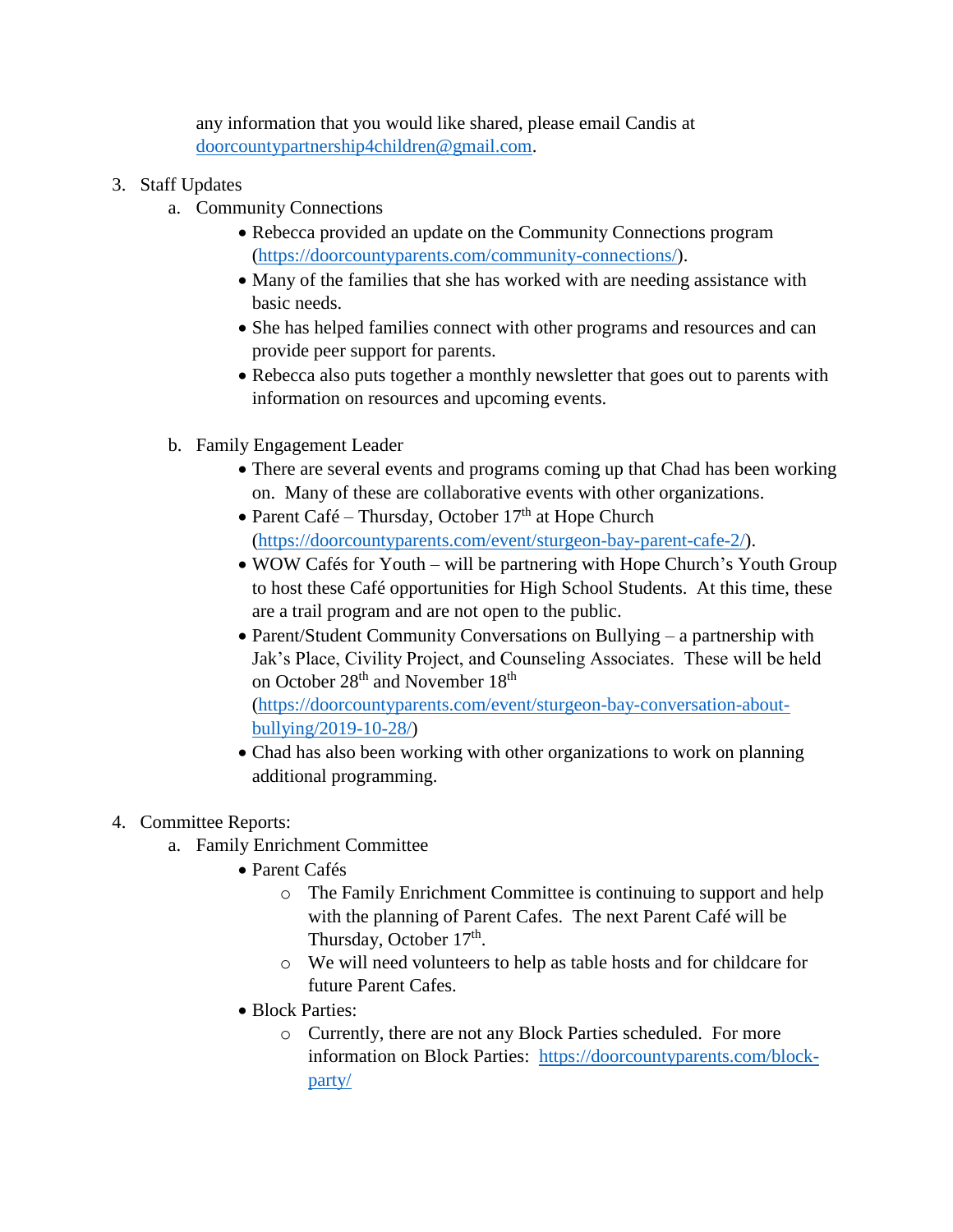- b. Collaboration Committee
	- The Collaboration Committee is currently discussing several films that could be shown as a community event and discussion. These include *Screenagers* and *No Small Matter*. Please let Candis know if you are aware of any other films that would be good to show.
	- A sub-committee of the Collaboration Committee is working to plan a provider training on Implicit Bias and Intersectionality. This training will not take place in 2019, but we are looking to host it in Spring 2020.
	- Provider Section of the Webpage: We have discovered that this section of the webpage [\(https://doorcountyparents.com/providers/\)](https://doorcountyparents.com/providers/) is not being widely used. We have changed the password to **partnership** in an effort to make it easier to remember. The purpose of this section of the webpage is to have a place to keep past meeting minutes and information for providers.
- c. Community Resources Committee
	- [http://doorcountylibrary.org/community\\_resources](http://doorcountylibrary.org/community_resources)
	- Beth is continuing to update the Community Resource Guide as needed. If there are any changes/updates/additions that need to be made, please let Beth know [\(blokken@co.door.wi.gov\)](mailto:blokken@co.door.wi.gov).
- d. Marketing Committee
	- No updates at this time.
- e. Welcome Baby Committee
	- This committee is continuing to work on answering questions about the logistics of operating a Welcome Baby program in Door County (patient confidentiality, forms, etc.).
	- The committee will continue to provide updates as available.
- f. Executive Committee
	- The Executive Committee is continuing to work towards meeting the objectives outline in the 2019-2021 Strategic Plan.
	- We are looking for a few new members to join us as part of the Executive Committee. If you are interested, please let Candis know.
- 5. Other Business
	- a. Dolly Parton's Imagination Library: Registration went live for the program in December 2018. As of September 13<sup>th</sup>, 2019, there were 468 children registered for the program and 36 children who have already graduated from the program.
- 6. Discussion: 2019 Family Well-Being Survey Results
	- a. Tenley shared an update on the results of the 2019 Family Well-Being Survey.